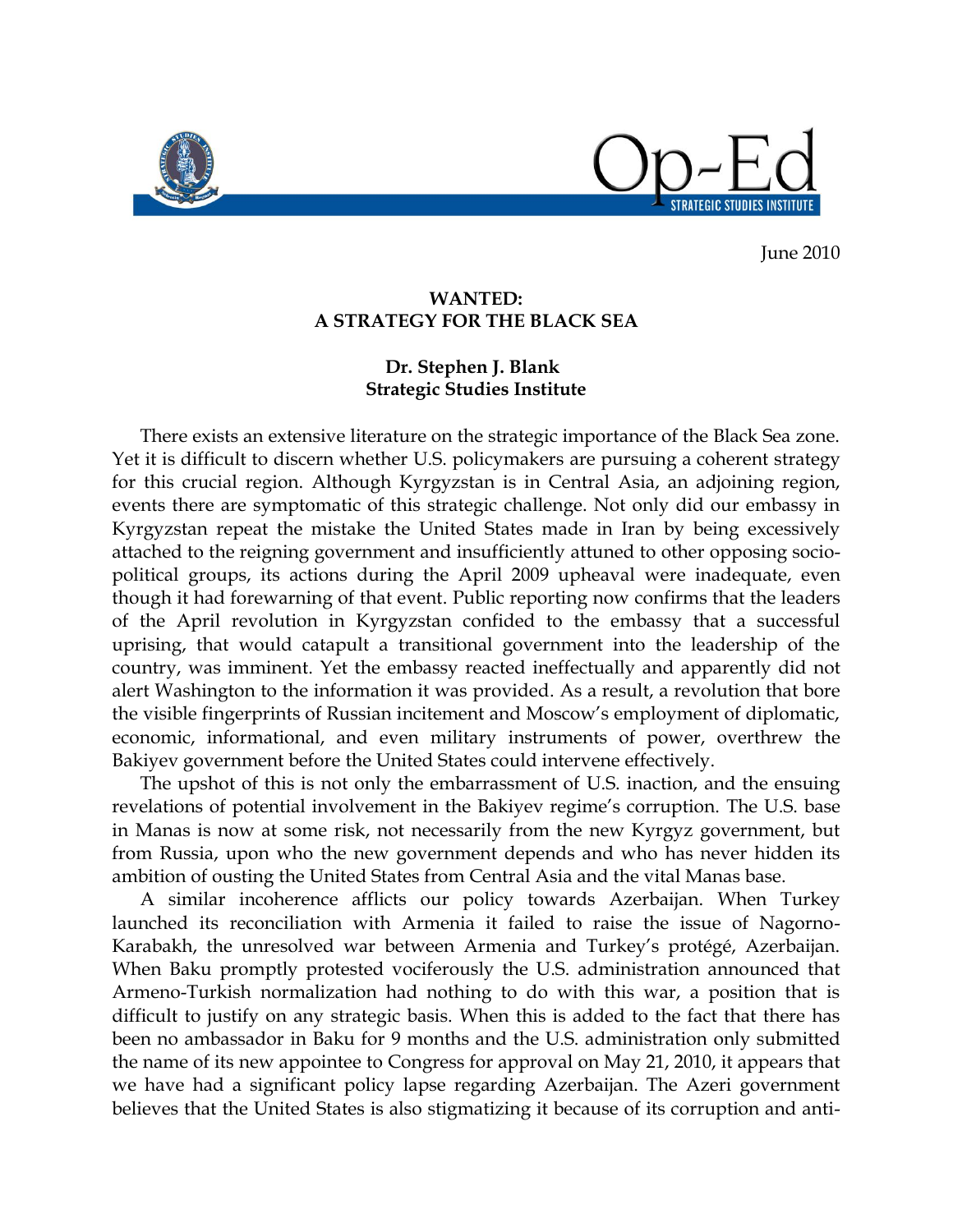democratic nature (that typifies the Commonwealth of Independent States [CIS] but was not a barrier in Kyrgyzstan or Uzbekistan to U.S. friendship). Making matters worse, the administration failed to invite President Aliyev to the nuclear summit while inviting Armenian President Sargsyan, and Turkish Prime Minister Erdogan.

 Consequently, it should come as no surprise that the Azeri government has launched an anti-American media campaign, warned that the relationship hangs in the balance, and that prominent Azeri experts warn that the United States could lose Azerbaijan to Russia. Baku has already suspended a scheduled joint military drill with U.S. forces, and is selling oil and gas to Iran in part to keep Iran from interfering in Azeri domestic affairs. Azerbaijan is also the subject of a strong Russian campaign to buy its gas, reintegrate it with Russia and the CIS, and thus kill the Nabucco pipeline which is the only real European and Central Asian alternative to Russian energy domination of Eurasia. Azerbaijan could also, if it chose to do so, interfere with overflights of U.S. supplies to NATO forces in Afghanistan, adding more pressure to a potentially stressed lifeline through Manas. Thus, Azerbaijan possesses considerable strategic importance, a fact that makes our inattention to it all the more inexplicable.

Similarly in Ukraine, the U.S. reaction to Russia's deal ensuring that the Black Sea Fleet stays in Ukraine through 2042 with an option for 5 more years was tepid. This deal not only essentially mortgaged Ukraine's sovereignty over the key Crimean Peninsula, it also confirmed its energy dependence on Russia, and confirmed the refusal of the current government to adopt the Westernizing and market-based reforms that alone could have projected Ukraine to its alleged priority of European Union (EU) membership. Now Russia has offered to take over its entire energy industry, gas, oil, and nuclear power to relieve it from its energy crisis, a move that amounts to a leveraged buyout of Ukraine and one that integrates it wholly with the Russian economy.

 This outcome already represents a disaster for Ukraine because it has bartered its sovereignty for temporary economic relief which will not last long as there is no incentive for it to reform its past policies. Should Ukraine accept Russia's newest offer, it will become a wholly owned Russian subsidiary, geopolitically speaking. Apart from the loss of Ukrainian sovereignty, this means an end to the possibility of not only NATO but also EU membership for Kyiv and an end to the idea of a Europe whole and free, the real legacy of the end of the Cold War.

 The recrudescence of a Russian empire not only restores bipolarity to Europe and beyond, it means more pressure on Ukraine's and Russia's neighbors in Europe and Asia, more pressure by Moscow to fracture European and trans-Atlantic unity, the imposition of Russian energy dominance upon Eastern Europe with a consequent magnification of Russian capabilities and efforts to subvert and undermine pro-Western regimes there. This outcome entails the end of Nabucco and any possibility of escaping Russian energy dominance and, in its geopolitical sum total, represents a major victory for Russia at the expense of Ukraine and the West.

Yet all we could say is that Ukraine's initial deal with Russia represented a balancing act of Ukrainian President Viktor Yanukovych between Russia and the West,